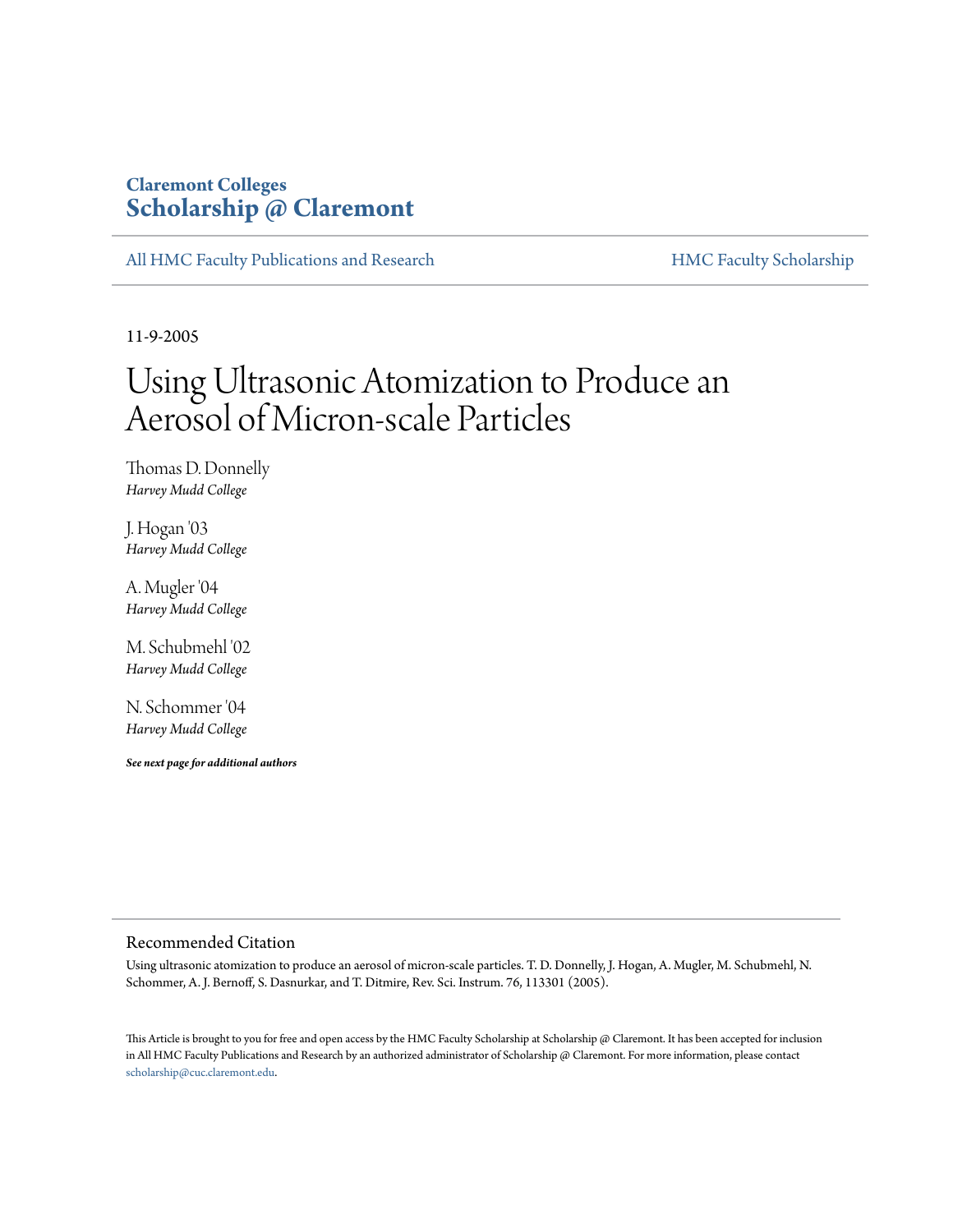### **Authors**

Thomas D. Donnelly, J. Hogan '03, A. Mugler '04, M. Schubmehl '02, N. Schommer '04, Andrew J. Bernoff, S. Dasnurkar, and T. Ditmire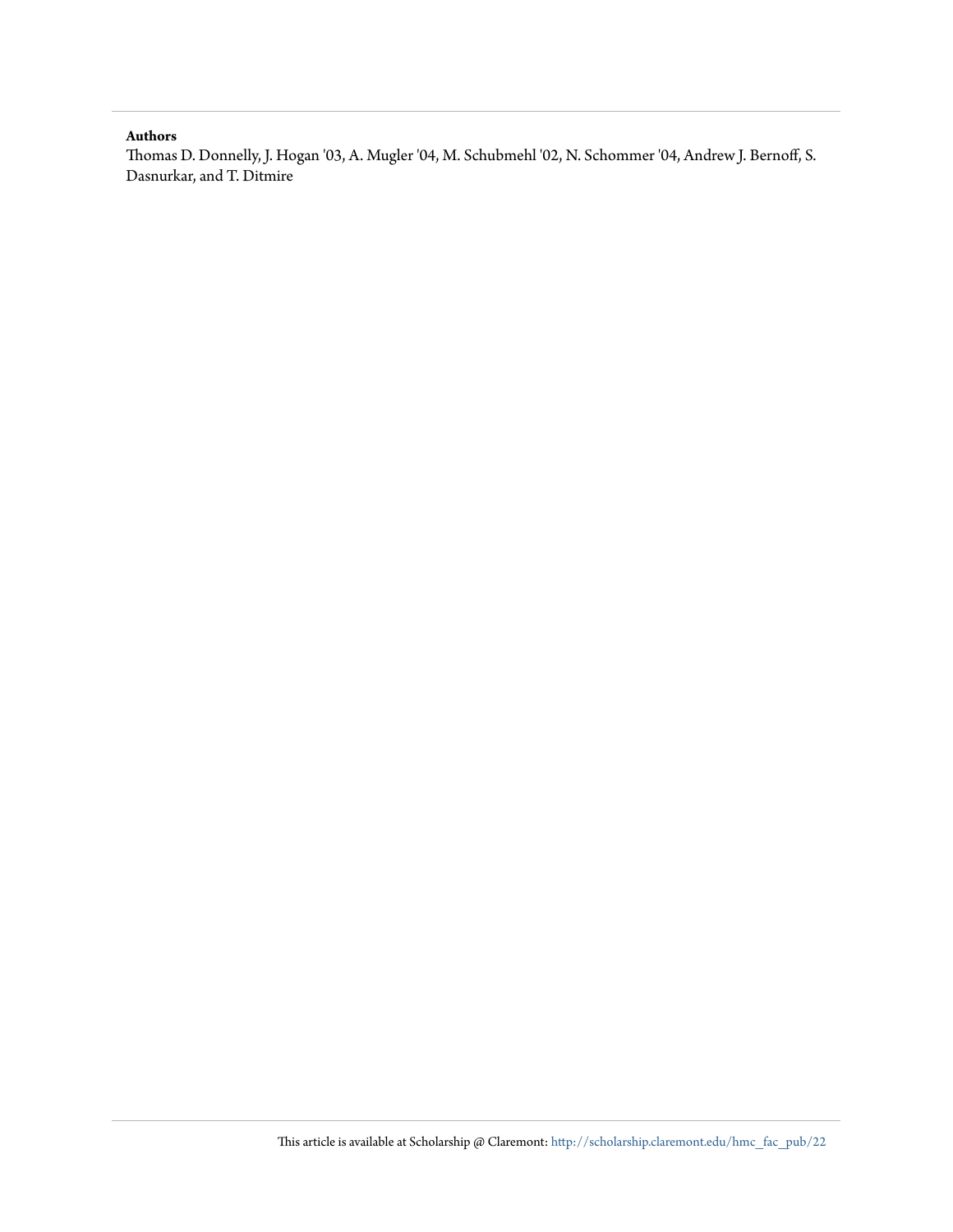## **[Using ultrasonic atomization to produce an aerosol](http://dx.doi.org/10.1063/1.2130336) [of micron-scale particles](http://dx.doi.org/10.1063/1.2130336)**

T. D. Donnelly,<sup>a)</sup> J. Hogan, A. Mugler, M. Schubmehl, and N. Schommer *Department of Physics, Harvey Mudd College, Claremont, California 91711*

A. J. Bernoff

*Department of Mathematics, Harvey Mudd College, Claremont, California 91711*

S. Dasnurkar

*Department of Electrical and Computer Engineering, University of Texas at Austin, Austin, Texas 78712*

#### T. Ditmire

*Department of Physics, University of Texas at Austin, Austin, Texas 78712*

Received 6 May 2005; accepted 2 October 2005; published online 9 November 2005-

A device that uses ultrasonic atomization of a liquid to produce an aerosol of micron-scale droplets is described. This device represents a new approach to producing targets relevant to laser-driven fusion studies, and to rare studies of nonlinear optics in which wavelength-scale targets are irradiated. The device has also made possible tests of fluid dynamics models in a novel phase space. The distribution of droplet sizes produced by the device and the threshold power required for droplet production are shown to follow scaling laws predicted by fluid dynamics. *© 2005 American Institute of Physics.* [DOI: [10.1063/1.2130336](http://dx.doi.org/10.1063/1.2130336)]

#### **I. INTRODUCTION**

Particles larger than atomic clusters yet smaller than macroscopic solids are of interest for a variety of experiments that study laser-matter interactions. For example, such particles will: improve neutron yield when used as laser targets in laser-driven fusion experiments;  $1-3$  serve as a testmedia for models of the nonlinear optical phenomena that arise when intense light interacts with a wavelength-scale particle; $4-6$  and be used to test fluid models of droplet formation in a novel phase space.<sup>7</sup> We describe here an apparatus capable of producing a dense aerosol of micron-scale particles that will be useful in each of these studies.

To date, small scale laser-driven fusion experiments have been carried out by irradiating deuterium clusters with an intense laser pulse. These clusters are typically generated by cooling a high-pressure deuterium gas and then passing it through a small orifice into vacuum. The gas forms clusters as it expands into vacuum, and these clusters have been measured up to sizes of  $\sim$ 100 Å for a deuterium gas cooled to 80 K at a pressure of 70  $\text{atm}^1$ . This is roughly the maximum cluster size that can be produced by this method because further cooling is negated by mechanical energy that is added to the system when the gas jet is activated. In these experiments, the neutron yield was measured to increase dramatically with increasing cluster size, rising from  $\sim 10^2$  neutrons/ shot for 30 Å clusters to  $\sim 10^4$  neutrons shot for 55 Å clusters. The resultant maximum neutron yield in these experiments is  $\sim$  10<sup>5</sup> neutrons/J (120 mJ of input laser energy), which is comparable to the neutron/J yield in laser-driven

fusion studies carried out at Lawrence Livermore National Laboratory on the now decommissioned NOVA laser.

The observed steep dependence of neutron yield on cluster size is predicted by models of a Coulomb-exploding  $cluster;$ <sup>1</sup> if even larger deuterium clusters can be produced, larger neutron yields are expected. Current experiments are run under conditions that produce a deuterium plasma with a temperature of  $\sim$ 10 keV, while the deuterium-deuterium fusion cross-section peaks at temperatures near 2 MeV. In effect, current experiments only take advantage of the vanishing tail of the fusion cross-section curve, so a large gain in neutron yield can be expected for incremental increases in the deuterium plasma temperature. One way to achieve higher plasma temperatures is by irradiating larger clusters, and the device described here suggests a method for generating such laser targets. Note, however, that for this device the laser target would be heavy water, not pure deuterium.

Beyond improving fusion yields, larger particles will be useful in studies of nonlinear optics. In particular, wavelength-scale particles provide a means for studying nonlinear light-matter interactions in a regime where there is a paucity of experimental and theoretical work, but there exists the promise of Mie-enhanced interactions. Although linear scattering from arbitrary sized spheres has been a solved problem for a long time, it is notable that there is no general theoretical description for nonlinear optical processes that result when a wavelength-scale particle interacts with intense light—not even for the simplest case of second-harmonic generation from a centrosymmetric sphere made of isotropic material. Dadap has developed a theoretical treatment for sphere sizes much smaller than the wavelength, where the Rayleigh-Gans approximation holds,<sup>5,6</sup> while a paper by Bennemann<sup>4</sup> has proposed a model which predicts Mie en-

a)Author to whom correspondence should be addressed; electronic mail: tom\_donnelly@hmc.edu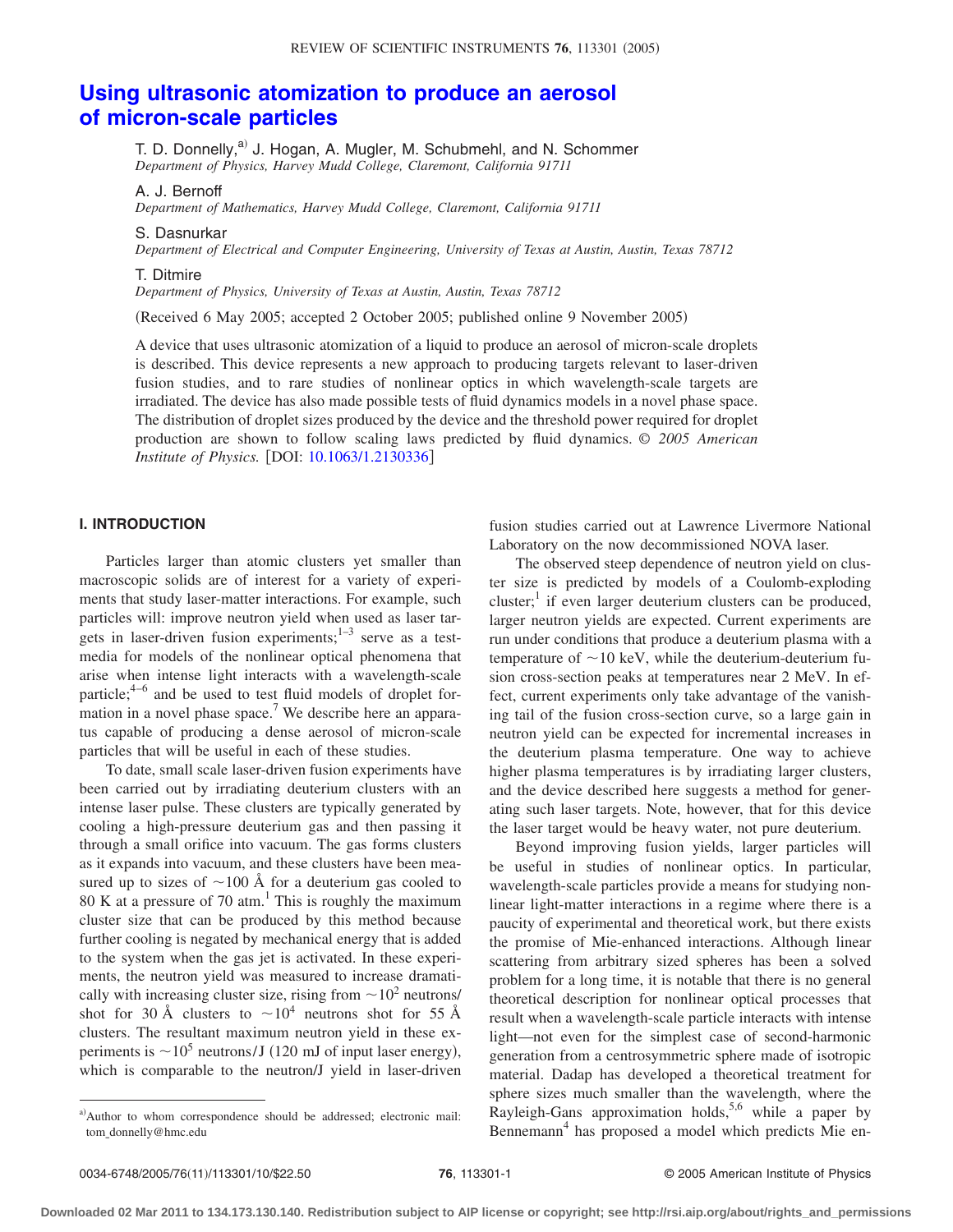hancements in the production of low-order harmonics by wavelength-scale particles. In Bennemann's theory the fundamental induced surface charge, as calculated with Mie theory, is likened to an anharmonic oscillator which gives rise to higher modes of oscillation. These higher-order modes of oscillating charge result in high-order harmonic radiation. Each of these models is phenomenological in that the mechanism for creating harmonic radiation is not derived but rather introduced as a polarization constant, or as a simplified harmonic expansion. The need for a general description of these processes is more pressing as Mie enhancements are being exploited to improve the yield of both low- and high-order nonlinear processes.5,8–11

Experimental results on the angular dependence of thirdharmonic generation from larger particles (water droplets) with diameter of many wavelengths  $(8-32 \mu m)$  have also been published.<sup>12</sup> These results showed reasonable agreement between their model and the angular distribution of the measured third-harmonic signal, and demonstrate that the study of harmonic generation from particles can yield important information on the field distribution around a particle. The study also suggests that microplasma particles near resonance may be an ideal medium for efficient harmonic generation. For example, the use of atomic clusters as a laser target offers the possibility of generating high harmonics with solid-like efficiencies, but in an extended medium. Preliminary and promising studies of this possibility have been undertaken with nanometer size clusters,  $13,14$  however a comprehensive model of harmonic generation from clusters does not exist. Beyond atomic clusters, similar benefits to the harmonic generation process may be expected when using wavelength-scale  $(\sim 1 \mu m)$  particles. And, in this case, there may be the additional benefit of an increased yield in the harmonic generation process due to Mie enhancements in the laser-particle interaction.

Previously, we have performed experiments in a more nonlinear regime (laser intensity  $\sim 10^{17}$  W/cm<sup>2</sup>) using an earlier source of micron-scale droplets. A spray of droplets was produced by forcing a liquid under high pressure through a small orifice. Each spray of the water jet produced a set of droplets ranging in size between 1 and 2  $\mu$ m. The droplet source consisted of a gas line backed with highpressure argon (at 67 bar), an inert propellant gas, over a liquid reservoir. The line terminated in a solenoid driven pulsed valve with a 750  $\mu$ m orifice. The valve was pulsed to cause propellant gas carrying liquid droplets to stream through the orifice. Experiments examining hard x-ray production were conducted using these water droplets to gain insight into fast electron production, and showed that the electron and field dynamics are different than in similar intensity interactions with planar solids.<sup>8</sup>

The experiments found that when irradiated with *p*-polarized light the droplets produced hot electron temperatures nearly a factor of 2 times larger than that from solid CH targets. Particle-in-cell simulations confirmed this observed enhancement in electron temperature. This observed enhancement can be ascribed to a combination of field enhancements around the droplet and to Brunel-type absorption<sup>15</sup> by electrons whose trajectories undergo numerous surface encounters (trajectories at an infinite plane usually traverse the surface only once).

While our gas jets, as well as others used to produce micron scale droplets, $10,11,16,17$  have found use in these sorts of experiments, they are limited. It is difficult to predict the size of droplets that are produced by a jet under a given set of experimental parameters (orifice size, backing pressure, orifice shape, etc.), and ultimately one must rely on numeric hydrodynamic simulations to design jets for a specific droplet size.<sup>18</sup> Moreover, the distribution of droplets produced by these jets can have significant spatial inhomogeneities, and, importantly, the distribution of droplet sizes produced by the jet is not reported. In practice, gas jets are often used empirically, varying experimental parameters and then measuring the average size of the resulting droplets to see if an appropriate experimental phase space has been found. The ultrasonic atomization approach to target production overcomes many of the difficulties inherent in the gas jet.

In many experiments of interest it is important to be able to deliver a dense aerosol of particles to the laser focus, e.g., in laser-fusion experiments. The gas jet method of particle production is capable of doing this, producing sprays with average atomic densities near  $10^{19}$  atoms/cm<sup>3.11</sup> As will be discussed in the following, the aerosol produced using ultrasonic atomization is comparable in density to that produced by a gas jet.

Finally, fluid dynamics is a field in which our droplet source has already found use and promises more utility. The theory of Faraday excitation can describe droplets formed through ultrasonic atomization of a driven, viscous, incompressible fluid.<sup>19–23</sup> Models show that the size of droplets produced by harmonic excitation of the fluid surface is related to the driving frequency and properties of the fluid. The relationship between droplet size and these parameters breaks down into two regimes of phase-space, the inviscid (low driving frequency, surface tension dominated) and viscous (high driving frequency, viscosity dominated). Fluid models of droplet formation through Faraday excitation have been tested in the low driving frequency limit by various authors,  $24$  and have been shown to hold true in this limit. We have used the predictions of these models to guide the design of our droplet source, and, in turn, used the source to test the models at driving frequencies which are orders of magnitude higher than previously investigated.<sup> $\prime$ </sup> These tests of droplet size predictions took place in the inviscid regime of droplet formation, and here we report on critical power measurements that occur in the viscous regime. The next iteration of the droplet source will allow tests of droplet size predictions in the viscous regime.

#### **II. BASIC THEORY**

#### **A. Droplet diameter**

Scaling laws, or a more sophisticated linear stability analysis, can be used to establish how a fluid's properties (kinematic viscosity,  $\nu$ ; surface tension,  $\sigma$ ; and density,  $\rho$ ) and the frequency,  $\omega$ , at which that fluid is driven are related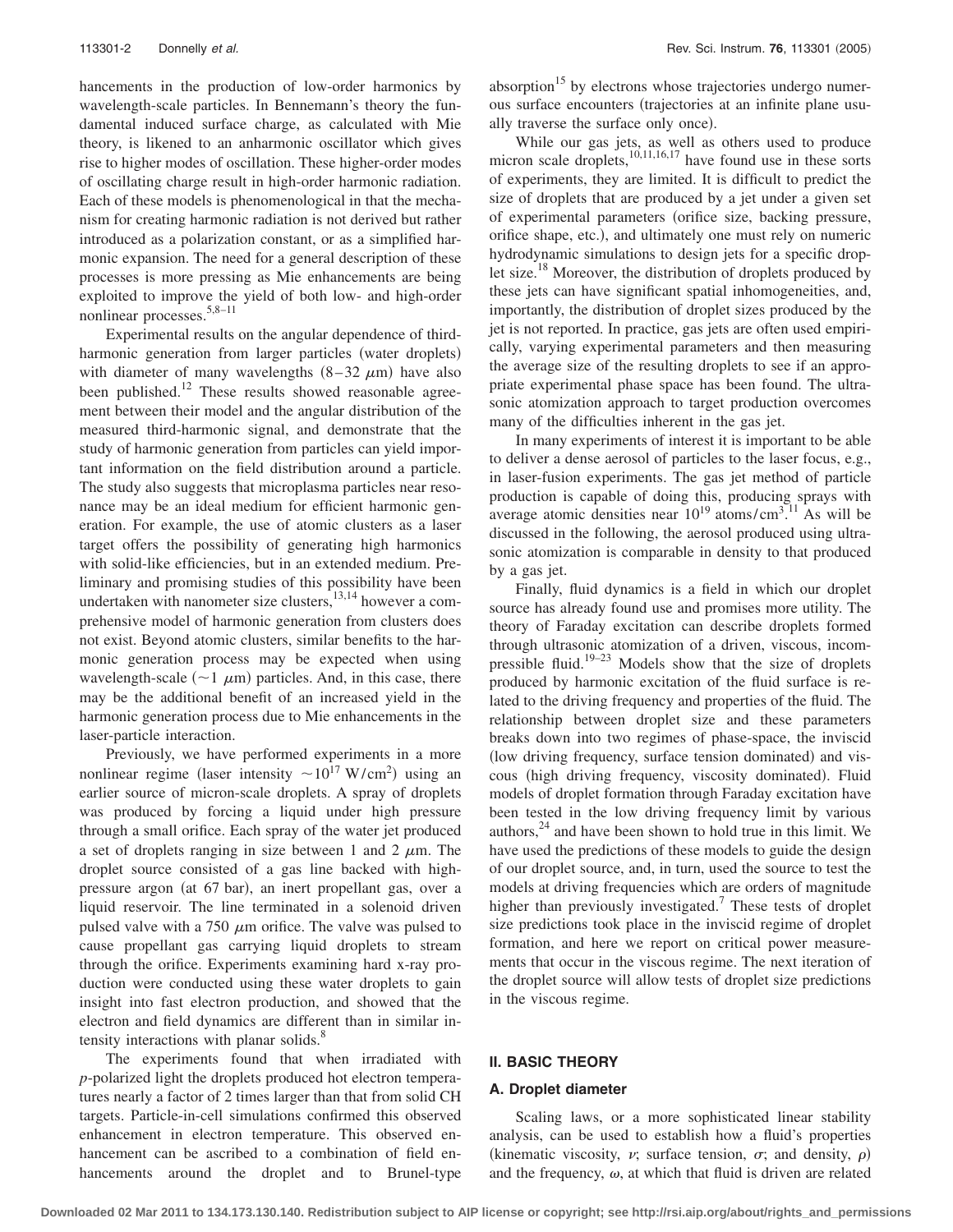to the diameter, *d*, of the droplets that are generated at the fluid's surface.<sup>7</sup> The relations appear in two regions of parameter space,

$$
d = 2\pi c_1 \left(\frac{\sigma}{\rho}\right)^{1/3} \left(\frac{2}{\omega}\right)^{2/3} \quad \text{(invisible)},\tag{1}
$$

$$
d = 2\pi c_2 \left(\frac{9\nu}{2\omega}\right)^{1/2} \quad \text{(viscous)},\tag{2}
$$

where  $c_i$  is a constant that can be found analytically in the inviscid regime, or numerically in the viscous regime. We have measured the value  $c_1 = 0.35 \pm 0.03$  in the inviscid regime, consistent with calculations. The crossover point between the inviscid and viscous regimes occurs at a dimensionless frequency,  $\Omega$  equal to 0.1756, where the dimensionless frequency is defined as

$$
\Omega = \omega \left( \frac{\nu^3 \rho^2}{\sigma^2} \right). \tag{3}
$$

The system is in the viscous regime if  $\Omega \ge 0.1756$ , and the inviscid regime if  $\Omega \le 0.1756$ .

From Eqs.  $(1)$ – $(3)$  one can determine how to make droplets of a desired size: For a given sample, fluid properties are measured and then the sample is driven at an appropriate frequency (viscous or inviscid regime) to produce a droplet of the specified size. For example, at room temperature, water has fluid property values of  $\sigma = 0.073$  N/m,  $\rho$  $= 997 \text{ kg/m}^3$ ,  $\nu = 1.0 \times 10^{-6} \text{ m}^2/\text{s}$ . To make a droplet with  $d=1$   $\mu$ m, therefore, the fluid must be driven at frequency  $f = \omega/2\pi = 8.5$  MHz. This is the inviscid regime, since, in this case,  $\Omega = 0.01 \le 0.1756$ .

Note that here, as compared to the case of gas jets, there is no guess-work about the size of the particle that is produced, and the theory is straightforward to implement. All that is required to produce droplets of a desired size is knowledge of the fluid parameters, and the ability to drive the fluid at a given frequency.

In analogy with the dimensionless frequency, it is often convenient to relate the physical diameter of the droplet to a so-called dimensionless diameter, *D*,

$$
D = d\left(\frac{\sigma}{\rho v^2}\right).
$$
 (4)

This formulation will be particularly useful when comparisons are made between experimental data and the fluid theory predictions which describe droplet formation by Faraday excitation.

#### **B. Input power requirement**

When driving a fluid, there is some acceleration of the fluid above which droplets begin to pinch off from the surface. This is called the critical acceleration  $a_c$ . Using dependence arguments and dimensional analysis, it can be shown that

$$
a_c = b_1 \left(\frac{\sigma}{\rho}\right)^{1/3} \omega^{4/3} \quad \text{(invisible)},\tag{5}
$$

$$
a_c = b_2 \nu^{1/2} \omega^{3/2} \quad \text{(viscous)},\tag{6}
$$

where  $b_1$  and  $b_2$  are constants of proportionality. These constants have been measured experimentally by Goodridge *et al.* and are found to be  $b_1 = 0.261$  and  $b_2 = 1.306^{23}$  Because the physics which determines the critical acceleration—the minimum acceleration at which droplets are ejected from a driven surface—is different from that which determines the droplet's size once it is ejected, these two phenomena cross between the inviscid and viscous regime at different dimensionless frequencies. The crossover frequency for the diameter regimes is almost four orders of magnitude greater than that for the acceleration regimes. As mentioned previously, when determining droplet size, the crossover between the regimes occurs at  $\Omega = 0.1756$ , while for the critical acceleration the crossover occurs at a dimensionless frequency  $\Omega$  $= 6.37 \times 10^{-5}$ . This difference in crossovers is physically reasonable; it simply suggests that viscous effects dominate the amplitude of the surface wave, which determines the critical ejection point, at a lower frequency than they do the wavelength, which governs the droplet size.

The critical power  $P_c$ —the minimum power the oscillator needs to input to the fluid to achieve atomization—can be determined from  $a_c$ . Noting that  $P = Fv = ma v$ , where *m* is the mass of the fluid column being driven and *F* is the force applied to the column directly above the oscillator, and assuming that the fluid is driven sinusoidally in the viscous regime [Eq. (6)], one finds

$$
P_c \sim \frac{ma_c^2}{\omega} \sim m\nu\omega^2. \tag{7}
$$

While Eqs.  $(1)$  and  $(2)$  show that smaller droplets can be created by driving a sample fluid at higher frequencies, Eq. (7) indicates that going to ever-higher driving frequencies to achieve smaller droplets—droplets that will be useful in studies of fusion and nonlinear optics—is an energetically costly approach. To determine whether or not this approach is, in practice, a feasible way to proceed toward making smaller and smaller droplets, we make critical power measurements for a number of fluids and, using Eq. (7), extrapolate to determine the power requirements for a high frequency driving system capable of producing droplets that are much smaller than 1  $\mu$ m.

#### **C. Temperature dependence of fluid properties**

Fluid parameters are temperature dependent, hence it is necessary to know how they vary as a function of temperature for each fluid of interest. The temperature dependence makes it necessary to record fluid temperature while making any measurements, so that data and theory can be properly compared. Our device is characterized using water and water-glycerine solutions, where the water-glycerine solutions are specified by indicating the percentage of glycerine by weight in the solution. Tables I–III provide values for polynomial fits of the fluid parameters, as a function of temperature, for water, 20% glycerine, 40% glycerine, 60% glycerine and ethanol. The parameter values found from these tables are used to calculate  $d$ ,  $\Omega$ , and  $D$ , or any other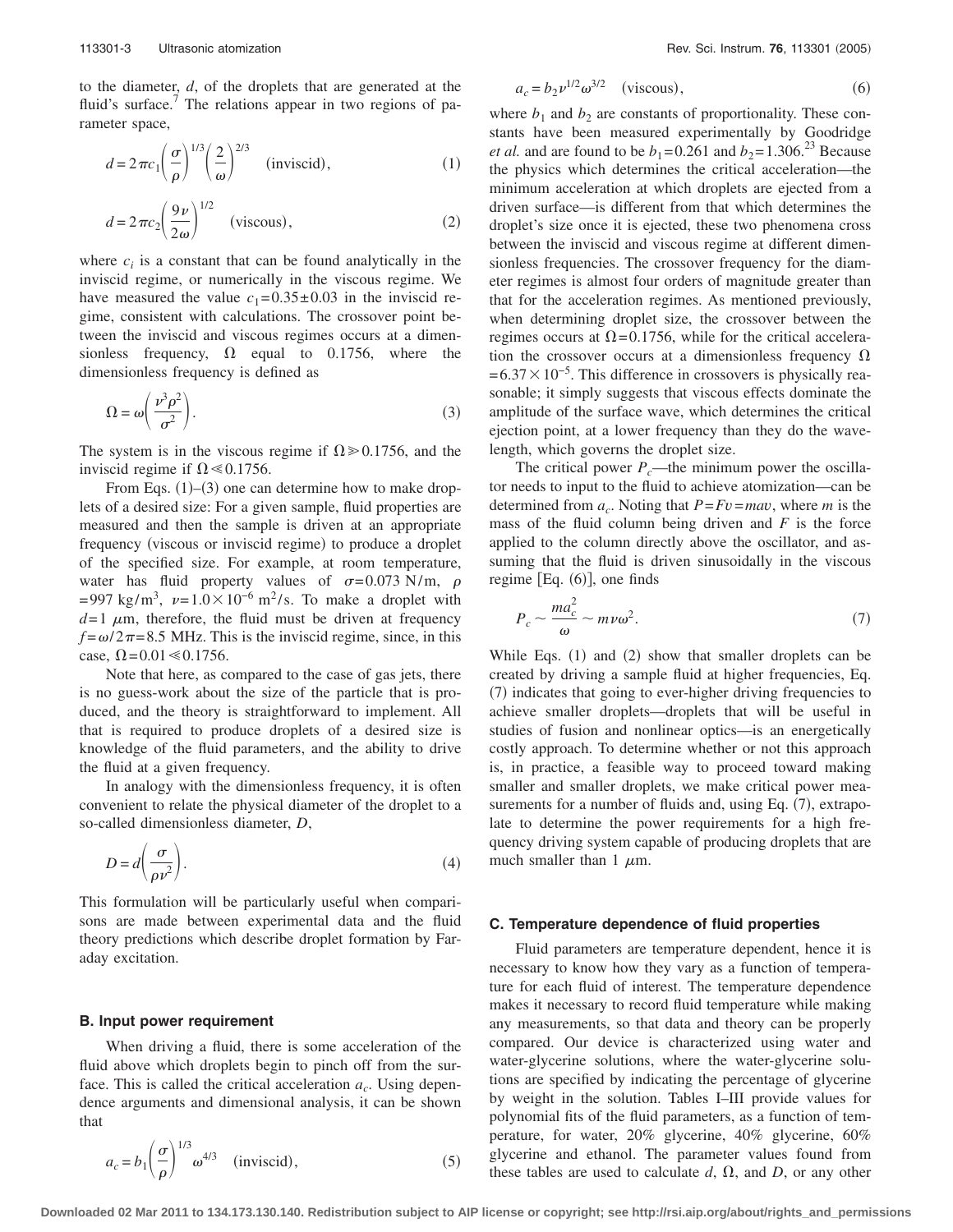TABLE I. Fluid density polynomial interpolations. The interpolation is of the form  $\rho(T) = A_0 + A_1 T + A_2 T^2$  $+A_3T^3+A_4T^4+A_5T^5$ . The temperature *T* ranges from 0 to 100 in degrees Celsius. The polynomial gives the density in units of  $\text{kg/m}^3$ .

| Density       | $A_0$   | $A_1$     | $A_{2}$                | A <sub>3</sub>          | $A_4$                  | $A_5$                |
|---------------|---------|-----------|------------------------|-------------------------|------------------------|----------------------|
| Water         | 999.842 | 0.049 35  | $-7.44 \times 10^{-3}$ | $4.048 \times 10^{-5}$  | $-1.26 \times 10^{-7}$ | $\theta$             |
| 20% glycerine | 1051.61 | $-0.1777$ | $-2.85 \times 10^{-3}$ | $-9.711 \times 10^{-6}$ | $8.36 \times 10^{-8}$  | $\Omega$             |
| 40% glycerine | 1106.6  | $-0.2596$ | $-5.74 \times 10^{-3}$ | $4.506 \times 10^{-5}$  | $-1.61 \times 10^{-7}$ | $\Omega$             |
| 60% glycerine | 1163.5  | $-0.4134$ | $-4.2 \times 10^{-3}$  | $4.1096 \times 10^{-5}$ | $-1.73 \times 10^{-7}$ | $\Omega$             |
| Ethanol       | 806.50  | $-0.8702$ | $1.37 \times 10^{-3}$  | $-2.60 \times 10^{-5}$  | $-3.09 \times 10^{-8}$ | $1.2 \times 10^{-9}$ |

value of interest, corrected for temperature. The tables provide each of the fluid parameters using a polynomial interpolation of the temperature dependence.

The density interpolation is given by

$$
\rho(T) = A_0 + A_1 T + A_2 T^2 + A_3 T^3 + A_4 T^4 + A_5 T^5, \tag{8}
$$

where the coefficients *Ai* depend on the fluid and are given by Table I. The surface tension interpolation is

$$
\sigma(T) = B_0 + B_1 T + B_2 T^2 + B_3 T^3 + B_4 T^4 + B_5 T^5, \tag{9}
$$

where the coefficients  $B_i$  are shown in Table II. Finally, the viscosity interpolation is

$$
\eta(T) = C_0 + C_1 T + C_2 T^2 + C_3 T^3 + C_4 T^4 + C_5 T^5, \qquad (10)
$$

where the coefficients  $C_i$  are shown in Table III. For each of these three interpolation functions the tabulated coefficients assume that the temperature is in units of degrees Celsius and ranges from 0 to 100 °C. Note that Table III and Eq. (11) give the absolute viscosity,  $\eta$ , not the kinematic viscosity,  $\nu$ . The kinematic viscosity is found from the ratio of the viscosity and the density,  $\nu = \eta/\rho$ , at a given temperature.

Over the course of a droplet sizing measurement, the temperature of the fluid usually fluctuated within about 1 °C. Since these fluctuations are small, the average measured temperature of the fluid is used in Eqs. (8)–(10) to calculate  $\rho$ ,  $\sigma$ , and  $\nu$ . However, the average temperature often differed significantly between data sets, and the effect that this has on each of the fluid properties cannot be ignored when calculating the nondimensional droplet diameter *D* and driving frequency  $\Omega$ . In addition, the small temperature uncertainty  $\Delta T$ observed during each individual data set was used to calculate the uncertainties for  $\rho$ ,  $\sigma$ , and  $\nu$ . These uncertainties contribute to the reported uncertainty in both  $D$  and  $\Omega$ .

#### **III. APPARATUS**

Although ultrasonic atomizers, also called nebulizers, are commercially available at a few frequencies, any attempt to study a range of frequencies requires a custom-built solution. It is known that the oscillation frequency of a device is determined by the piezoelectric ceramic disc that actually performs the atomization—two discs of the same geometry that are made of the same material will differ in frequency only if they differ in thickness, with the thinner disc operating at the higher frequency. This makes it fairly straightforward to modify a commercial atomizer to operate at a different frequency by swapping the manufacturer's piezo for a custom-made one of a different thickness.

The disc operates by deforming when a voltage is placed across it, so the key to using it for atomization is to supply enough power at the proper frequency so that the piezo"s vibrations excite the surface of the water. It is a characteristic property of the ceramic piezos that they have a narrow resonance peak, so that they can essentially only be excited at a single frequency or some harmonic thereof. In practice, the piezo responds only to the dominant frequency of the driving voltage, and therefore even somewhat messy driving voltage wave forms can be used to efficiently drive the piezo. This resonant behavior helps make the atomizing device robust. The collection of piezoelectric discs used in this experiment were all the same material, crystal number 841 manufactured by American Piezo.<sup>25</sup> All the piezos had the same diameter of 19.5 mm, so the resonance frequency of each disc was controlled by its thickness alone. The resonant frequency of the piezo is  $f = N_T/h$ , where f is the resonant frequency, h is the thickness of the piezo, and  $N_T$  is a constant with a value of 2005 m/s for our material.

Ideally, for the studies of interest here, the piezo would be driven using a high-power sine-wave generator capable of

TABLE II. Fluid surface tension polynomial interpolations. The interpolation is of the form  $\sigma(T) = B_0 + B_1T$  $+B_2T^2+B_3T^3+B_4T^4+B_5T^5$ . The temperature *T* ranges from 0 to 100 in degrees Celsius. The polynomial gives the surface tension in units of N/m.

| Surface tension | $B_0$    | $B_1$                     | $B_{2}$                  | $B_3$                    | $B_4$                 | $B_5$    |
|-----------------|----------|---------------------------|--------------------------|--------------------------|-----------------------|----------|
| Water           | 0.07565  | $-1.39652\times10^{-4}$   | $-2.9969 \times 10^{-7}$ | $2.2616 \times 10^{-10}$ |                       |          |
| 20% glycerine   | 0.074 68 | $-2.4589 \times 10^{-4}$  | $3.69 \times 10^{-6}$    | $-5.02 \times 10^{-8}$   | $2.2 \times 10^{-10}$ | $\Omega$ |
| 40% glycerine   | 0.0721   | $-1.32 \times 10^{-4}$    | $6.06 \times 10^{-7}$    | $-1.19 \times 10^{-8}$   | $5.6 \times 10^{-11}$ | $\Omega$ |
| 60% glycerine   | 0.06958  | $-1.024 \times 10^{-4}$   | $4.255 \times 10^{-7}$   | $-8.655 \times 10^{-9}$  | $3.7 \times 10^{-11}$ | $\Omega$ |
| Ethanol         | 0.0241   | $-9.07833 \times 10^{-5}$ | $3.15 \times 10^{-7}$    | $-3.7 \times 10^{-9}$    | $\Omega$              | $\Omega$ |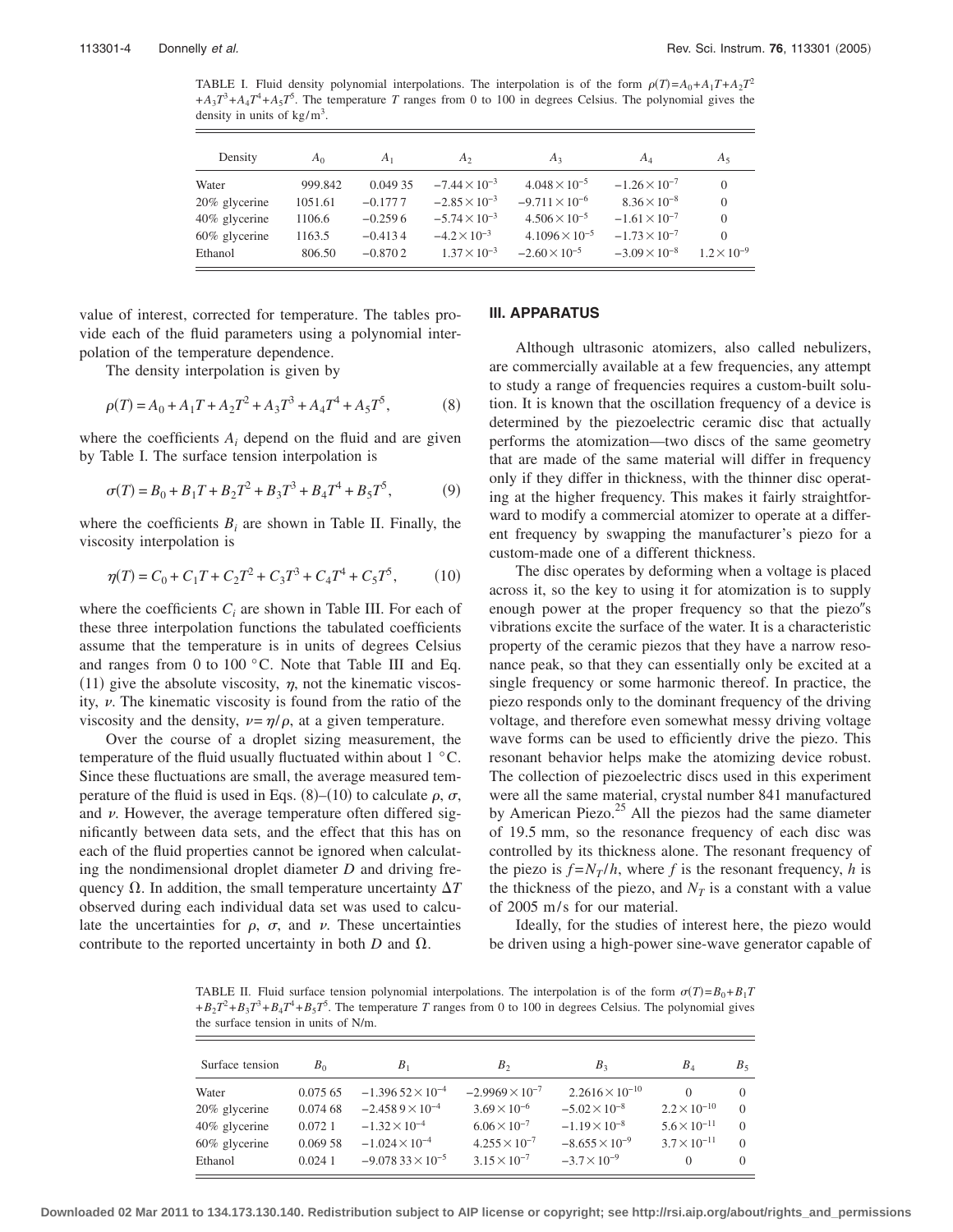TABLE III. Fluid viscosity polynomial interpolations. Note that this interpolation does not give the kinematic viscosity,  $\nu$ , but the viscosity,  $\eta$ . Kinematic viscosity is found by dividing the viscosity by the density, at a given temperature,  $\nu = \frac{\eta}{\rho}$ . The interpolation is of the form  $\eta(T) = C_0 + C_1 T + C_2 T^2 + C_3 T^3 + C_4 T^4 + C_5 T^5$ . The temperature *T* ranges from 0 to 100 in degrees Celsius. The polynomial gives the viscosity in units of kg/m/s.

| <b>Viscosity</b> | $C_0$    | $C_1$                   | $\mathcal{C}_{2}$     | $C_3$                                                                | $C_4$                  | $C_5$                   |
|------------------|----------|-------------------------|-----------------------|----------------------------------------------------------------------|------------------------|-------------------------|
| Water            | 0.001 79 | $-5.892 \times 10^{-5}$ |                       | $1.28 \times 10^{-6}$ $-1.754 \times 10^{-8}$ $1.30 \times 10^{-10}$ |                        | $-3.95 \times 10^{-13}$ |
| 20% glycerine    | 0.00344  | $-1.28 \times 10^{-4}$  | $2.87 \times 10^{-6}$ | $-3.797 \times 10^{-8}$                                              | $2.57 \times 10^{-10}$ | $-6.25 \times 10^{-13}$ |
| 40% glycerine    | 0.00824  | $-3.639 \times 10^{-4}$ | $9.12 \times 10^{-6}$ | $-1.32 \times 10^{-7}$                                               | $1.0 \times 10^{-9}$   | $-3.05 \times 10^{-12}$ |
| 60% glycerine    | 0.029 87 | $-1.62 \times 10^{-3}$  | $4.51 \times 10^{-5}$ | $-6.85 \times 10^{-7}$                                               | $5.3 \times 10^{-9}$   | $-1.63 \times 10^{-11}$ |
| Ethanol          | 0.001 77 | $-3.63 \times 10^{-5}$  | $4.23 \times 10^{-7}$ | $-3.05 \times 10^{-9}$                                               | $1.06 \times 10^{-11}$ | $\Omega$                |

frequencies in the  $1-50$  MHz range. In practice, such a power supply is not readily available to us, so the piezos are driven using commercially available driver boards from American Piezo that have been modified. A circuit diagram of the boards is shown in Fig. 1. The circuit board takes a dc signal and converts it into ac at a frequency determined primarily by the piezo, and the three capacitors located in the center of the board. The basic circuit can be modified so that it produces desired frequencies, as described in the caption of Fig. 1.

Driving a piezo with one of the boards is as simple as mounting the piezo on the bottom of a container of water, connecting the wires to a power supply, and then slowly increasing the supply voltage until atomization is observed, or until the voltage reaches the board"s maximum of 40 V (80 V peak–peak). A plastic container with a hole in the bottom has been mounted to one of the piezo holders using waterproof aquarium sealant. This makes it fairly easy to contain the aerosol that is generated and direct it into the sizing apparatus as needed. Two small holes allow tubes to be connected to the closed container: one from a bottle of inert gas to create a slight overpressure, and one to a hose leading to a small orifice that empties into the scattering apparatus. The tube leading to the jet has a drainage tube attached at its midpoint, to allow condensation to drain out of the tube. Without this attachment, condensation can quickly block the hose. Cooling fans were used to increase the lifetime of the driver boards, and when a board was driven at high power (above approximately 50 V peak-peak) copper tube carrying chilled water was attached to the metal heat sinks. A small fountain pump and basin of ice water were used to circulate ice water through these tubes.

To characterize the droplets produced by our source we have measured the size-distribution of droplets, the density of the droplets, and the minimum powered required to produce the droplets. Some of the details provided here for the size-distribution and aerosol density measurements also appear in a previous publication.<sup>7</sup> For the droplet sizing measurements, piezoelectric oscillators with resonant frequencies ranging from 1.65 to 2.42 MHz were used to create the droplets. These piezoelectrics and driving boards were purchased from American Piezo (part 50-1010 for the 1.65 MHz board, and 50-1025 for the 2.42 MHz board). The actual driving frequency of the board is established by the piezo being driven—in effect, the sharp resonance of the piezo dominates the broader resonance of the driving board. The driving frequency of the system was thus controlled by varying the thickness of the piezo placed in the driving circuit. Various water-glycerine solutions were used as test fluids in order to vary the sample density, surface tension, and kinematic viscosity, with concentrations of glycerine ranging from 0% to 60% by weight. (Solutions with glycerine concentrations above 60% were too viscous to be atomized by our system.) This combination of fluid parameters and driving frequencies has allowed data to be obtained over more than two decades of nondimensional driving frequency.

#### **IV. EXPERIMENTS**

Droplets were sized using Mie scattering techniques. As shown in Fig. 2, a 1 W argon-ion laser operating at 488 nm was scattered by the aerosol. The angular scattering pattern thus produced is characteristic of the ratio of the droplet size to the incident wavelength. This ratio is called the size parameter, and it is defined as

$$
x = 2\pi r/\lambda, \tag{11}
$$

where  $r$  is the droplet radius and  $\lambda$  is the wavelength of the incident light. For each aerosol produced, the angular scattering pattern was measured and then Mie theory was used to determine a droplet size.

To measure the angular scattering pattern, the aerosol was directed over the center of a rotation stage. An amplified photodetector<sup>26</sup> was connected to the rotation stage via a rail. The iris on the rail between the center of the rotation stage and the photodetector restricted  $\theta$  in Fig. 2 to angles larger



FIG. 1. A circuit diagram of the driver board used to drive the piezos. To make the board drive voltage at various frequencies, the following component values are useful: 1 MHz,  $C_2 = C_3 = 72$  nF,  $C_1 = 2.2$  nF; 1.65 MHz,  $C_2$  $=C_3 = 47$  nF,  $C_1 = 1.5$  nF; 2.42 MHz,  $C_2 = C_3 = 33$  nF,  $C_1 = 1.2$  nF; 3.3 MHz,  $C_2 = C_3 = 22$  nF,  $C_1 = 0.72$  nF; 5 MHz,  $C_2 = C_3 = 15$  nF,  $C_1 = 0.56$  nF.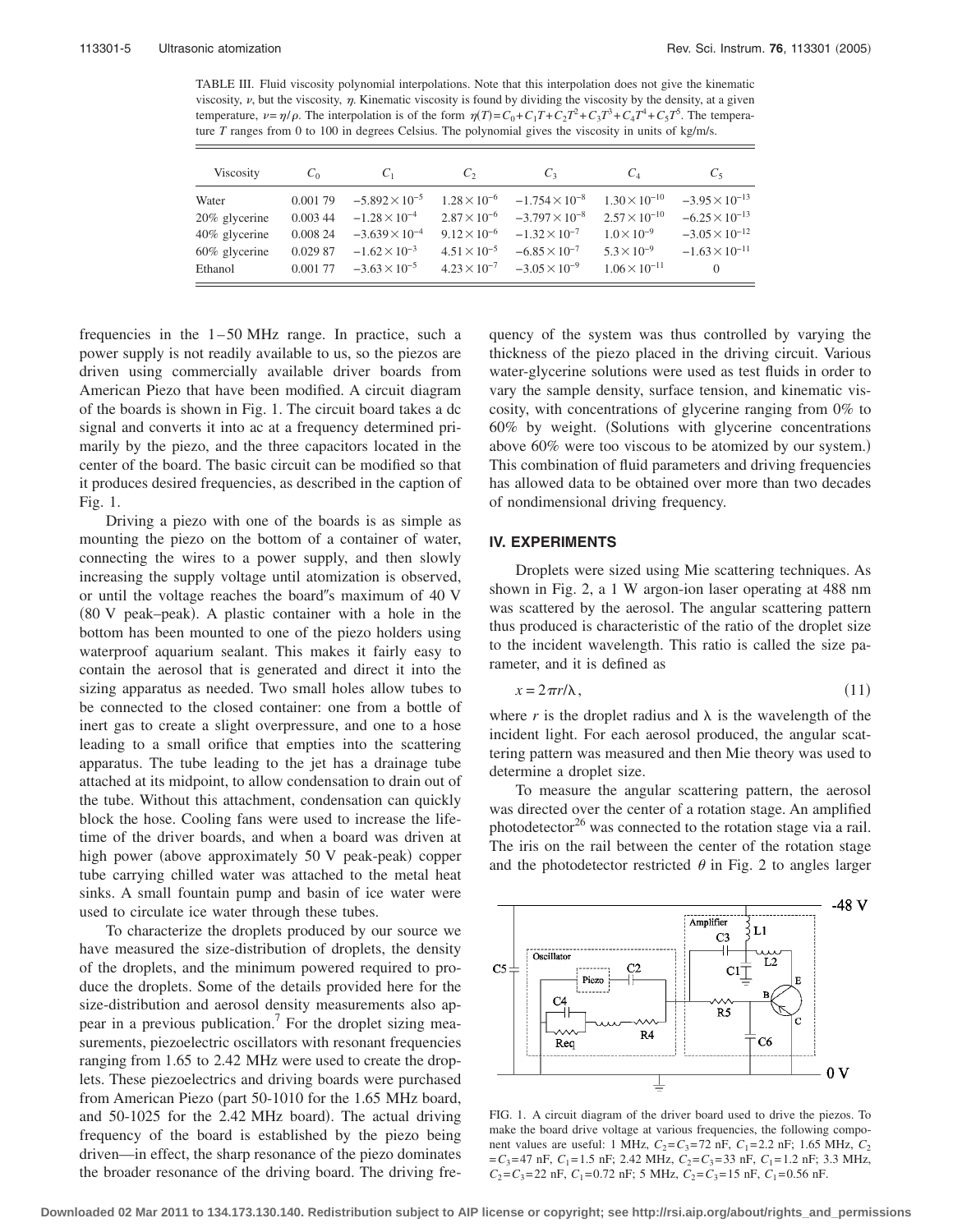

FIG. 2. The experimental setup used for measuring droplet sizes. Droplets were generated by ultrasonic atomization using a rapidly driven piezo and were sized using Mie scattering techniques. A 1 W argon-ion laser operating at 488 nm was used for the incident beam. To correct for variations in aerosol density and laser intensity a reference arm (PD2) is used to normalize the intensity measured at each angle  $\theta$  (PD1). A helium-neon laser is used for alignment purposes. At the point where the argon-ion and heliumneon beams cross, the aerosol is blown out of the chamber in which it is created. A chopper and lock-in amplifier are used for enhanced signal detection. M refers to a mirror; I refers to an iris; and PD refers to a photodetector.

than 5°. The scattered light intensity was measured at 15 different angles between 6° and 30° with a resolution of 0.5°.

During the course of a single scattering measurement, the density of the aerosol can fluctuate for two reasons. First, a compressed-air source is used to slightly over pressure the chamber in which the aerosol is created, thus forcing the aerosol out of the chamber through an orifice. The effect of the orifice is to localize the aerosol as it exits the chamber and interacts with the laser. Because the compressed-air source pressure is somewhat variable, so is the aerosol density. Second, the aerosol density can fluctuate because droplets are ejected from the fluid surface in an erratic fashion; this is inherent in the droplet ejection mechanism. In order to correct for such variations in aerosol density, the signal from a reference photodetector was used to normalize the detector signal. The light scattered by the aerosol column was imaged onto the reference photodetector. By imaging the entire illuminated column onto the detector, an average is taken over all local variations in intensity. Normalization by this method has the added advantage of automatically correcting for any variations in incident laser intensity that might occur during a data set.

The incident laser beam was chopped, and analog lock-in amplifiers were used to enhance signal detection. The lock-in amplifiers were especially important for experiments involving high concentrations of glycerine. Generally, the higher the percent concentration of glycerine, the more difficult the fluid is to atomize, and so for high concentrations the amount of aerosol generated can be small.

Typical angular scattering data are shown in Fig.  $3(a)$ . One sample curve for each of the measured fluids is shown, where the fluids were driven at either 2.14 or 2.42 MHz. The scattering pattern for 60% glycerine is notably flatter than the other fluids, and this is because the 60% glycerine is driven very hard to produce atomization. This means that the instability associated with the surface mode of oscillation is



FIG. 3. A sample of angular scattering patterns and the inferred droplet size distributions. (a) The angular scattering measurements, for a variety of fluids, made using the experimental setup shown in Fig. 2. Computer models of Mie scattering are used to infer the lognormal distributions shown in (b). The data were taken at driving frequencies of 2.42 MHz (water), 2.42 MHz (20% glycerine), 2.15 MHz (40% glycerine), and 2.15 MHz (60% glycerine).

present over a broader frequency range and therefore a more disperse size distribution of droplets is created.

Once the angular scattering pattern was measured, Mie scattering theory was used to infer a droplet size.<sup>27</sup> Data sets such as the one shown in Fig.  $3(a)$  were numerically fit with the help of a modified version of the FORTRAN MIEV0 program.<sup>28</sup> The aerosols produced in this experiment are not monodisperse because of the complicated process of droplet ejection, and other processes such as droplet cohesion. Because of these effects an aerosol must be described by a distribution of droplet sizes. Following Kerker, we model the aerosols using a lognormal size distribution.<sup>29</sup> This distribution is given by

$$
n(r) = \frac{1}{\sqrt{2\pi}sr} \exp\left(\frac{-(\ln(r) - \ln(R))^2}{2s^2}\right),
$$
 (12)

where  $n(r)$  is the relative abundance of droplets with radius  $r$ ,  $\ln(R)$  is the mean value of  $\ln(r)$ , and *s* characterizes the variance of the distribution. Averaged over all samples, we find that the average ratio of the distribution's width to the peak droplet size is  $0.67$ . Figure  $3(b)$  shows the lognormal fits that correspond to the angular scattering patterns in Fig. 3(a). Once the lognormal distribution has been determined, droplet size is recorded as the peak radius of the lognormal distribution. In performing an accurate fit it is important to know the index of refraction of the droplet medium; we calculate the index of refraction of our water-glycerine mixtures by taking an average, weighted by mass, of the water and glycerine indecies.

Figure 4 shows a typical series of measurements, taken over a single day, for water droplets created at a driving frequency of 1.52 MHz. Figure  $4(a)$  shows the angular scattering patterns and Fig. 4(b) shows the inferred lognormal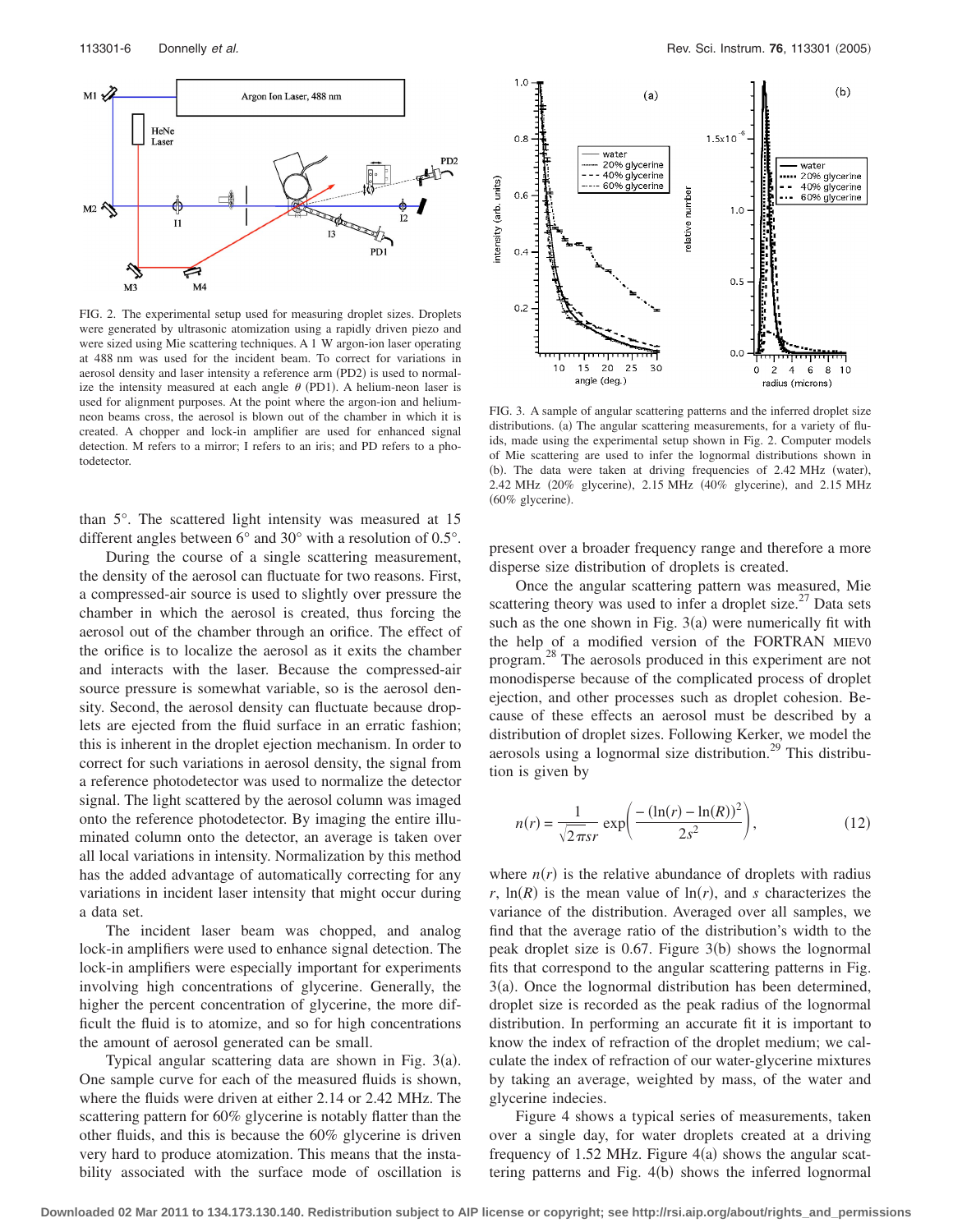

FIG. 4. Angular scattering patterns and the inferred lognormal distributions for water driven at 1.52 MHz. The results of five data sets, taken over many hours, are displayed in order to demonstrate the repeatability of the droplet source. The results of the lognormal fits are: trial 1,  $r_{\text{peak}} = 1.56 \ \mu \text{m}$ ,  $s = 0.47 \mu m$ ; trial 2,  $r_{peak} = 1.61 \mu m$ ,  $s = 0.39 \mu m$ ; trial 3,  $r_{peak} = 1.59 \mu m$ ,  $s = 0.41 \mu m$ ; trial 4,  $r_{peak} = 1.62 \mu m$ ,  $s = 0.39 \mu m$ ; trial 5,  $r_{peak} = 1.66 \mu m$ ,  $s = 0.43 \mu m$ .

distributions. The data demonstrate repeatability and agreement with the theory encapsulated in Eqs.  $(1)$ – $(3)$ .

In addition to knowing the distribution of droplet sizes within the aerosol, it is convenient to know the aerosol density. Once the droplet sizes are know, then, experimentally, the problem of measuring aerosol density can be reduced to a measurement of light transmission along the beam line.<sup>29</sup> The transmission measurement was made by switching the aerosol source on and off. As shown in Fig. 5, a glass slide was used to pick off a small fraction of the light from the beam just after it passed through the aerosol. Then, the aerosol source was turned off, and another measurement of intensity was made. The ratio of these intensities is the true fractional transmission of the aerosol. Because the incident laser intensity was found to fluctuate in time, a second glass



FIG. 5. The experimental setup used for measuring droplet density. This is similar to Fig. 2, however, here cover slides (S1 and S2) have been added to pick off a fraction of the laser beam before and after it interacts with the aerosol. A helium-neon laser was used for alignment purposes. From the measurements at PD1 and PD2 the aerosol density can be determined. ND refers to neutral density filters.

pick-off slide was added before the aerosol. The signal recorded at PD1 was then normalized for laser intensity fluctuations by dividing by the signal measured at PD2. Finally, since the photodetectors are easily saturated, the laser intensity must be set to an appropriately low level. Although the pick-off slides only reflect a few percent of the beam to the photodetectors, the intensity may still be too high even for incident beam powers as low as 20 mW. The problem of saturation was avoided by placing neutral density (ND) filters in front of the detectors. The ND filters used had an attenuation of 90%.

In addition to measuring the distribution and density of droplets produced by the device, critical power measurements are also carried out. These measurements confirm that our device does indeed operate in the viscous regime of critical acceleration [see the discussion around Eqs.  $(5)-(7)$ ], and can be used to estimate the power requirements of a device that will produce much smaller droplets. The critical power—the minimum power required to achieve atomization—is measured by monitoring the scatter of light near the surface of a driven fluid.

Unlike previous critical power studies,  $2<sup>3</sup>$  we cannot identify by eye the time at which critical power is reached; our droplets are too small to be seen individually by eye. We therefore rely on light scattering to detect the initial presence of droplets in our system. The apparatus used to make the critical power measurements is very similar to that shown in Fig. 2, except that only the reference photodetector (PD2) is needed in this case, and we use the helium-neon laser as the probe instead of the argon-ion laser. In these measurements, a baseline for the background signal is established by averaging the signal on PD2 over a 1 s interval with the laser turned on and the power to the piezo turned off. Once the baseline value for the background signal is established, the voltage on the dc supply that feeds the driver board is increased in increments of approximately 0.5 V. At each increment the signal on PD2 is averaged over 1 s and recorded, both the ac voltage and ac current being fed directly to the piezo are measured, and the temperature of the fluid sample is taken. The ac voltage is measured using an oscilloscope and the ac current is measured using a high-frequency ammeter. The rms power delivered to the piezo is calculated from the product of these values, and represents an upper bound to the actual power delivered to the fluid. This procedure is repeated approximately 20 times. From these measurements we compare the power delivered to the piezo with the percentage of 1 s readings on the photodetector that rise above the background level. We assign the critical power to the point at which 10% of the readings rise above the background. We finish a data collecting run for a given fluid when multiple successive power readings result in 100% of the photodetector readings being above background—at this point, an aerosol visible to the eye is being produced. This procedure is repeated for each of the different fluids.

A fluid reservoir at a fixed height is used to fill and feed the fluid vessel that houses the piezo. This ensures that the fluid column height above the piezo remains constant throughout the measurements (at 3.3 cm), and therefore that, for a given fluid, the mass is being driven is fixed.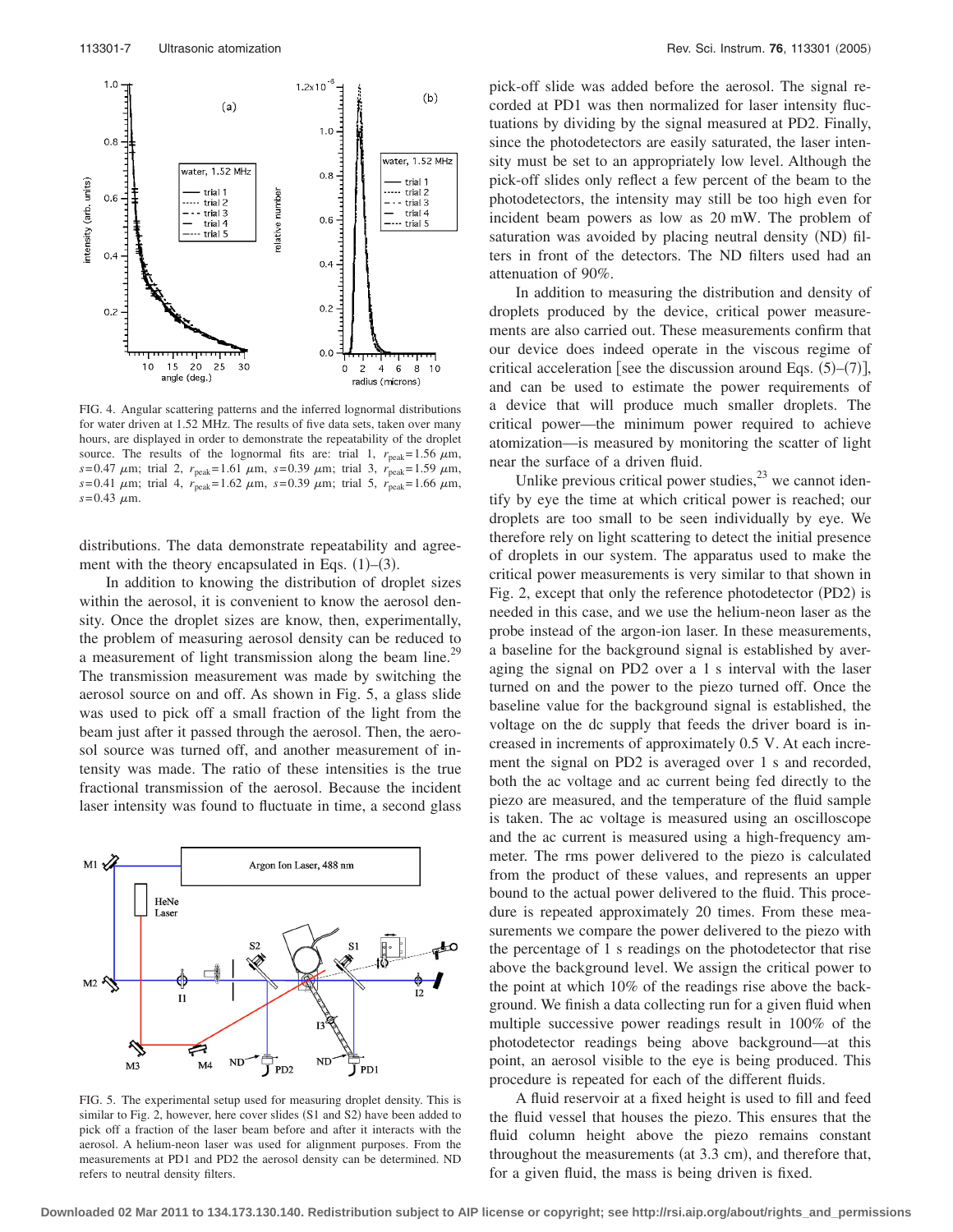

FIG. 6. The diameters of droplets that have been produced. The droplet diameters are shown as a function of ultrasonic driving frequency for water and water-glycerine mixtures. Variation in the droplet size for a particular fluid at a particular driving frequency is due to temperature differences in the fluid samples. The uncertainties in diameter represent the uncertainty in the peak diameter value of the lognormal distribution as determined by a chi-squared analysis.

#### **V. RESULTS**

The full results to date of droplet size measurements are shown in Fig. 6. In Fig. 7 these data are nondimensionalized using Eqs. (3) and (4) so that data from all of the fluids can be reduced to a single plot and easily compared with the theory of Faraday excitation. Data and the linear theory for capillary waves generated via Faraday excitation are shown to be in excellent agreement; the predicted power law is  $-2/3$ , and  $-0.66 \pm 0.01$  is measured from the data. From these data, the constant of proportionality in Eq.  $(1)$  is measured to be  $0.35 \pm 0.03$ , in keeping with other literature values



FIG. 7. Dimensionless diameter, D, vs dimensionless frequency,  $\Omega$ . The data match the inviscid theory predictions of droplet formation. The predicted power law is  $-2/3$  [see Eqs. (1) and (3)], and  $-0.66\pm0.01$  is measured from the data.

of  $0.34$ .<sup>7</sup> Together, Figs. 6 and 7 demonstrate that one can accurately predict the droplet sizes produced by ultrasonic atomization. This, in turn, means that by varying the driving frequency of the atomizer, or the fluid properties (density, surface tension, viscosity), droplets of a desired size can be produced. This is a significant advance for producing laser targets relevant to studies of fusion and nonlinear optics.

To this point, droplets distributions with a peak radius as small as  $0.92 \pm 0.03$   $\mu$ m have been produced, and the distributions typically have widths that are tens-of-percent of the peak value (see Figs. 3 and 4). It should be straightforward to make smaller droplets since the fluid dynamics predictions are well-known and have been verified with our apparatus. For instance, in the inviscid regime, droplet size, *d*, scales with driving frequency as  $d \propto f^{-2/3}$ . Thus, by increasing the ultrasonic driving frequency of the atomizer to  $\sim$  80 MHz one can create droplets that are  $\sim 0.1 \mu m$  in radius. In this case, the droplets will have a size parameter near one and Mie enhancements will be important in experiments that study light-particle interactions. In practice, it may not be necessary to drive the fluids at such high frequencies because the droplet size can also be reduced in a controlled manner by decreasing the surface tension of the fluid through the use of surfactants.

In principle, it is a simple matter to make bigger droplets: one drives the fluid at a lower frequency. Lower frequency amplifiers and power supplies are cheaper and more common than their high frequency counterparts. For instance, extrapolating from the data shown in Fig. 7 using the inviscid scaling laws, water driven at 100 kHz should produce droplets with 10  $\mu$ m radii. This should require less than 1% of the power used to drive fluids at megahertz frequencies. With a 10  $\mu$ m radius, the size parameter for our system would be  $\sim$ 80, meaning that these particles would act much like planar solids as far as Mie enhancements are concerned.

In addition to the distribution of droplet sizes, it is important to know the density of the aerosol being produced. We have measured the density of an aerosol produced when driving water at 2.42 MHz using the setup shown in Fig. 5. The data shown in Fig. 8 were taken using this set up. From these measurements the density at the point of scatter is found to be  $\sim 5 \times 10^6$  droplets/cm<sup>3</sup> or  $\sim 10^{18}$  atoms/cm<sup>3</sup>. This density compares well with the density of droplets produced using a gas jet, $^{11,16}$  and to the deuterium cluster density used in fusion experiments.<sup>30</sup>

As described earlier, the critical power is determined by measuring the scatter of a helium-neon laser that is directed over the surface of a driven fluid. The results are shown in Fig. 9. We assign the value at which 10% of the readings gave a photodetector signal above the background as the critical power. This criterion is, of course, somewhat arbitrary, however similar results are achieved if one instead uses as the criterion the last power reading at 0%, or the power reading that corresponds to 20%. Figure 10 shows the results we obtain using a 10% scatter reading as our critical power criterion.

As expected, Fig. 10 shows that critical power is being measured in the viscous regime, as the power is dependent on viscosity and Eq. (5) shows that there is no viscosity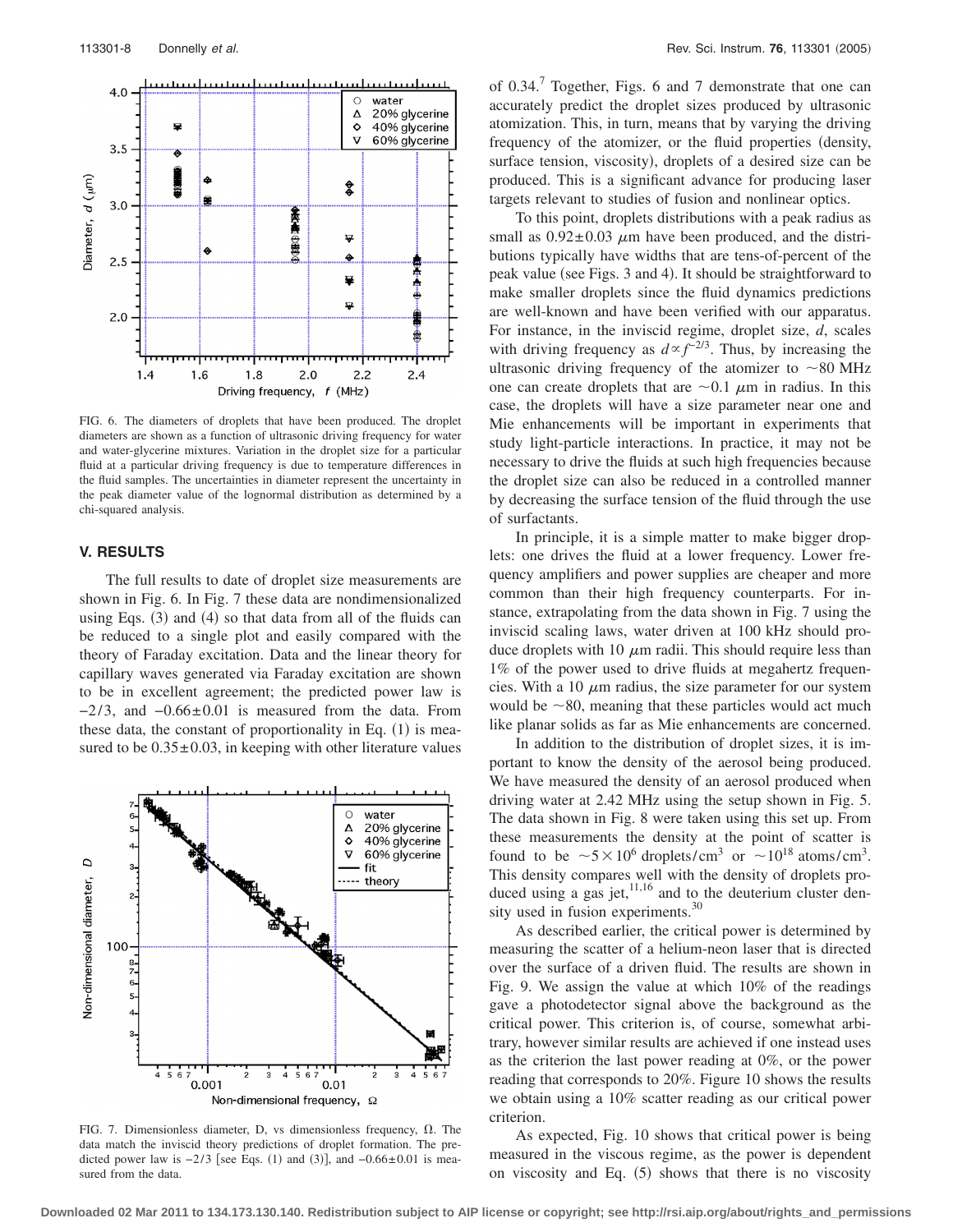

FIG. 8. Data taken for the droplet density measurement. Normalized data taken using the setup shown in Fig. 5 are shown. Closed squares represent data taken with no aerosol present, while the open squares show data taken with the aerosol source on. Attenuation of the laser beam due to the presence of the droplets is clear. The data were taken with a water sample driven at 2.42 MHz.

dependence in the inviscid regime. Further, the data indicate a linear dependence of critical power on fluid viscosity, consistent with Eq. (7). Equation (7) also predicts that the ratio of the slopes of the two fit-lines is the ratio of the driving frequencies squared:  $(2.42/1.65)^2 = 2.15$ , and Fig. 10 shows this ratio to be 2.0 for our 10% criterion.

Therefore, one can use Eq. (7) to extrapolate and determine the power requirements of a device that will produce droplets significantly smaller than  $1 \mu m$  droplets that will be useful in laser-driven fusion and nonlinear optics experiments. The deuterium-deuterium fusion cross section peaks at ion energies near 2 MeV. Assuming that Coulomb explo-



FIG. 9. The scatter of helium-neon laser light by the atomized fluid as a function of power delivered to the piezo. Data from six different fluid samples driven at 1.65 MHz is shown. The scatter is quantified by the number of 1 s duration readings, out of approximately 20, that produced scatter signals above the background level. Critical power is estimated from these data as the power at which 10% of the readings are above background.



FIG. 10. Measurement of critical power as a function of fluid viscosity. Critical power is seen to scale linearly with the product of  $mv$ , as predicted by Eq. (7), and consistent with the scaling expected for a fluid driven in the viscous regime of critical acceleration. Data from six different fluid samples, driven at both 1.65 and 2.42 MHz, are shown. Linear fits are made to both sets of data (1.65 and 2.42 MHz), and the ratio of the slopes is found to be 2.0, in keeping with the  $2.15$  ratio expected from Eq.  $(7)$ .

sions dominate the energetics of the exploding clusters that produce these ions, it is optimal to have clusters, or heavy water droplets, of size  $0.2 \mu m$  or larger. Assuming that a droplet is irradiated with 800 nm light, from Eq. (11) it can also be seen that the size parameter reaches a value of 1—the region where Mie enhancements are expected to be important—when water droplets have a size of 0.2  $\mu$ m. Hence it is desirable to develop a source capable of producing droplets as small as  $0.2 \mu$ m. Given the dependencies in Eq. (1), the most feasible way to generate such small droplets would be to drive the fluid at high frequency.

To create these small water droplets, it is advantageous to heat the fluid, as this will decrease the surface tension more significantly than it decreases density [see Tables I and II, and Eq.  $(1)$ ]; it also has the advantage of reducing the viscosity and thereby decreasing input power requirements [see Table III and Eq. (7)]. Using surface tension and density values near 100 °C, a 0.2  $\mu$ m water droplet would be created using a driving frequency of 85 MHz. The data shown in Fig. 10 verify that Eq. (7) can be used to determine the power requirements of a high-power amplifier running at this frequency. Assuming  $10 g$  of water is driven (roughly the same as in the Fig. 10 data), the scaling from Eq. (7) shows that a multi-100 W amplifier can produce small droplets from the heated water.

We have presented the details of a robust device that is capable of producing micron-scale droplets through ultrasonic atomization. The droplet size produced by the device follows scaling laws predicted by fluid dynamics, making it straightforward to tailor droplets to the needs of a particular experiment. We have already used the device to test fluid theories in new frequency regimes, and look forward to building a higher-power, higher-frequency, secondgeneration device for use in nonlinear optics experiments and fusion research.